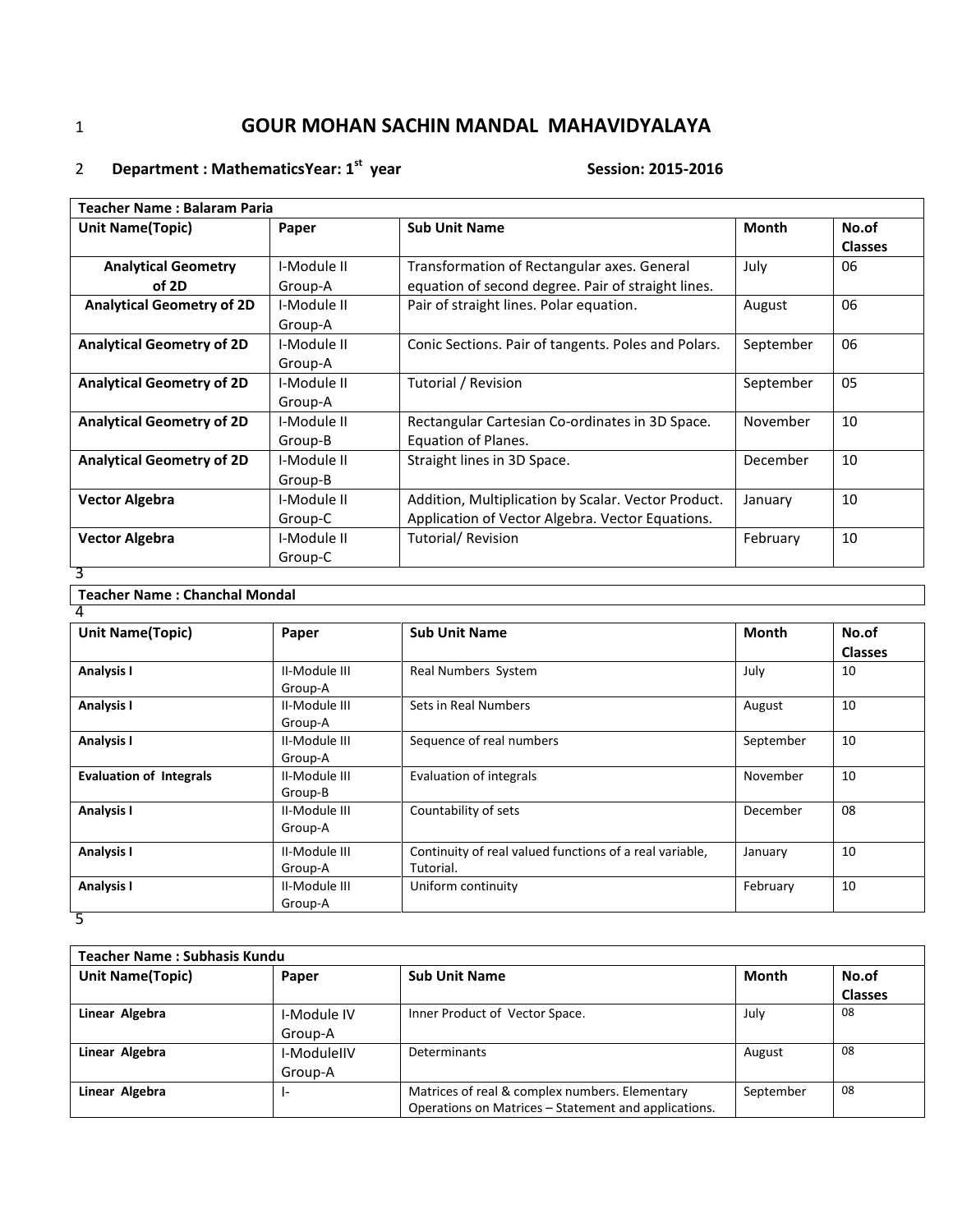|                          | ModuleIIVGroup-<br>A   | Echelon matrix. Rank of a matrix . Vector space -<br>definitions and examples, subspace and their union,<br>intersection and linear sum.                                                                                                                                                             |          |    |
|--------------------------|------------------------|------------------------------------------------------------------------------------------------------------------------------------------------------------------------------------------------------------------------------------------------------------------------------------------------------|----------|----|
| Linear Algebra           | I-Module VI<br>Group-A | Linear combination – independence and dependence.<br>linear span, basis, Replacement theorem, extension<br>theorem, Dimension of vector space, Extration of basis,<br>Linear homogeneous system of equation and their<br>solutions. Eigen vector of matrices. Clay Hamilton<br>Theorem and examples. | November | 10 |
| Linear Algebra           | I-Module IV<br>Group-A | Congruence of matrices                                                                                                                                                                                                                                                                               | December | 05 |
| <b>Vector Calculus I</b> | I-Module IV<br>Group-B | Vector differentiation with respect to a scalar variable,<br>velocity, acceleration, direction derivative, Divergence,<br>Curl, Gradiant, Laplacian and their physical significance.                                                                                                                 | January  | 10 |
| <b>Vector Calculus I</b> | I-Module IV<br>Group-B | Tutorial/Revision                                                                                                                                                                                                                                                                                    | February | 5  |
| 6                        |                        |                                                                                                                                                                                                                                                                                                      |          |    |

| Teacher Name: Balaram Paria |                       |                                                                                    |              |                         |
|-----------------------------|-----------------------|------------------------------------------------------------------------------------|--------------|-------------------------|
| <b>Unit Name(Topic)</b>     | Paper                 | <b>Sub Unit Name</b>                                                               | <b>Month</b> | No.of<br><b>Classes</b> |
| <b>Classical Algebra</b>    | I-Module I<br>Group-A | Complex numbers, Inequalities, Polynomials with real<br>coefficient.               | July         | 10                      |
| <b>Classical Algebra</b>    | I-Module I<br>Group-A | Polynomial equations                                                               | August       | 05                      |
| <b>Classical Algebra</b>    | I-Module I<br>Group-A | Statement of well ordering principle, prime intergers,<br>Euclid 's First Theorem. | September    | 08                      |
| <b>Classical Algebra</b>    | I-Module I<br>Group-A | Ecluid's Second Theorem, Chinees remainder<br>Theorem, Fermat's Theorem, Phi n.    | January      | 08                      |
|                             |                       |                                                                                    |              |                         |

|                         | <b>Teacher Name: Subhsis Kundu</b> |                                          |                               |                |
|-------------------------|------------------------------------|------------------------------------------|-------------------------------|----------------|
| <b>Unit Name(Topic)</b> | Paper                              | <b>Sub Unit Name</b>                     | Month                         | No.of          |
|                         |                                    |                                          |                               | <b>Classes</b> |
| <b>Modern Algebra</b>   | I-Module I                         | Set, Mapping, Algebric Structure         | July                          | 10             |
|                         | Group-B                            |                                          |                               |                |
| <b>Modern Algebra</b>   | I-Module I                         | Group, Group Theorem Continued, Revision | August                        | 10             |
| $\overline{8}$          | Group-B                            |                                          |                               |                |
| $9\,$<br>10<br>11       |                                    |                                          |                               |                |
| 12                      |                                    |                                          | <b>Departmental Signature</b> |                |
| 13                      |                                    |                                          |                               |                |
| 14<br>15                |                                    |                                          |                               |                |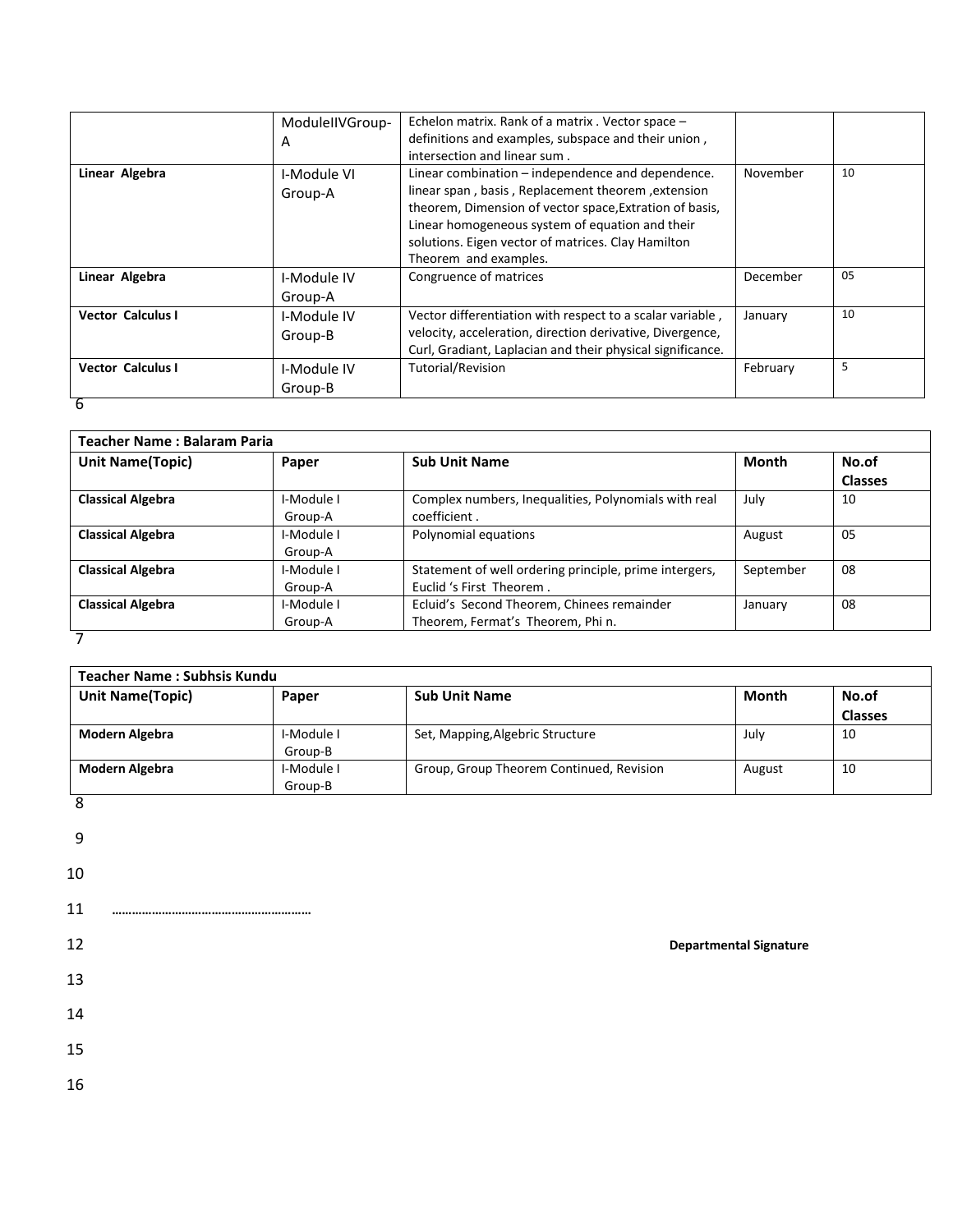| ۰.  |  |
|-----|--|
| . . |  |

- 18
- 19
- 

**Department: Mathematics Year:2nd** 21 **yearsession: 2015 -2016**

**Teacher Name : Subhasis Kundu** 

| ۰. | ۰. |
|----|----|
|    |    |

| <b>Unit Name (Topic)</b>               | Paper                             | <b>Sub Unit Name</b>                                                                                                                                                  | Month           | No. of Classes |
|----------------------------------------|-----------------------------------|-----------------------------------------------------------------------------------------------------------------------------------------------------------------------|-----------------|----------------|
| <b>Analytical Geometry of</b><br>3D II | <b>IV-Module VIII</b><br>Group -A | Cone                                                                                                                                                                  | August          | 05             |
| <b>Analytical Geometry of</b><br>3D II | <b>IV-Module VIII</b><br>Group -A | Sphere, Cylinder, Ellipsoid, Hyperboloid, Tangent<br>Planes, Normal, Enveloping Cone, Surface of<br>revolution, Ruled Surface.                                        | September       | 10             |
| <b>Analytical Geometry of</b><br>3D II | <b>IV-Module VIII</b><br>Group -A | Generating lines of hyperboloid of one sheet and<br>hyperbolic paraboliod. Transformation of Rectangular<br>axes, Cylindrical, polar, Spherical polar<br>co-ordinates | <b>November</b> | 10             |

| <b>Unit Name (Topic)</b>      | Paper                 | <b>Sub Unit Name</b>                                   | Month           | <b>No. of Classes</b> |
|-------------------------------|-----------------------|--------------------------------------------------------|-----------------|-----------------------|
| <b>Analytical Statics I</b>   | <b>IV-Module VIII</b> | Friction Astatic Equilibrium, Astatic Centre, Position | December        | 10                    |
|                               | $Group-B$             | of equilibrium on smooth plane curve, Action at a      |                 |                       |
|                               |                       | joint of frame work                                    |                 |                       |
| <b>Analytical Dynamics of</b> | <b>IV-Module VIII</b> | Application of Newton's Law to S.H.M., inverse         | <b>December</b> | 10                    |
| a particle I                  | Group - C             | square law, Basic kinematic quantities. Impact of      |                 |                       |
|                               |                       | elastic bodies.                                        |                 |                       |
| <b>Analytical Dynamics of</b> | <b>IV-Module VIII</b> | Tangent and Normal accelerations, Radial and cross-    | January         | 15                    |
| a particle I                  | $Group-C$             | radial acceleration, Motion under gravity with         |                 |                       |
|                               |                       | resistance, Constraned motion, Motion in a plane,      |                 |                       |
|                               |                       | Motion of a projectile in resisting medium.            |                 |                       |
| <b>Analytical Dynamics of</b> | <b>IV-Module VIII</b> | Tutorials/Revision                                     | February        | 05                    |
| a particle I                  | $Group -C$            |                                                        |                 |                       |

| <b>Teacher Name: subhasis Kundu</b> |                     |                                                            |           |                       |
|-------------------------------------|---------------------|------------------------------------------------------------|-----------|-----------------------|
| <b>Unit Name (Topic)</b>            | Paper               | <b>Sub Unit Name</b>                                       | Month     | <b>No. of Classes</b> |
| <b>Analysis II</b>                  | IV-Module IV        | Convergence, Cauchy's Criterion of Convergence. Series of  | August    | 05                    |
|                                     | $Group-A$           | non-negatve real numbers, Test of Convergence, Cauchy's    |           |                       |
|                                     |                     | Condensional Test. Comparison Test, Kumer's Test,          |           |                       |
|                                     |                     | Statement and application of Test, Ratio Test, Raabe's     |           |                       |
|                                     |                     | Test, Logarithmic Test and Gauss's Test.                   |           |                       |
| <b>Analysis II</b>                  | <b>IV-Module IV</b> | Series of arbitrary terms: Absolute and Conditional        | September | 10                    |
|                                     | Group-A             | Convergence. Alternating series : Leibnitz test. Non-      |           |                       |
|                                     |                     | absolute convergence: Abel's and Dirichlet's test.         |           |                       |
|                                     |                     | Riemann's re-arrangement theorem and re-arrangement        |           |                       |
|                                     |                     | of absolute convergent series. Definition of derivability. |           |                       |
|                                     |                     | Chain rule. Successive derivative: Leibnitz theorem.       |           |                       |
|                                     |                     | Theorems on derivatives. Darboux, Role's, Mean value       |           |                       |
|                                     |                     | theorems of Lagrange and Cauchy- as an application of      |           |                       |
|                                     |                     | Rolle's theorem, Taylor theorem on closed and bounded      |           |                       |
|                                     |                     | interval with Langrange's and Cauchy's mean valued         |           |                       |
|                                     |                     | theorem respectively.                                      |           |                       |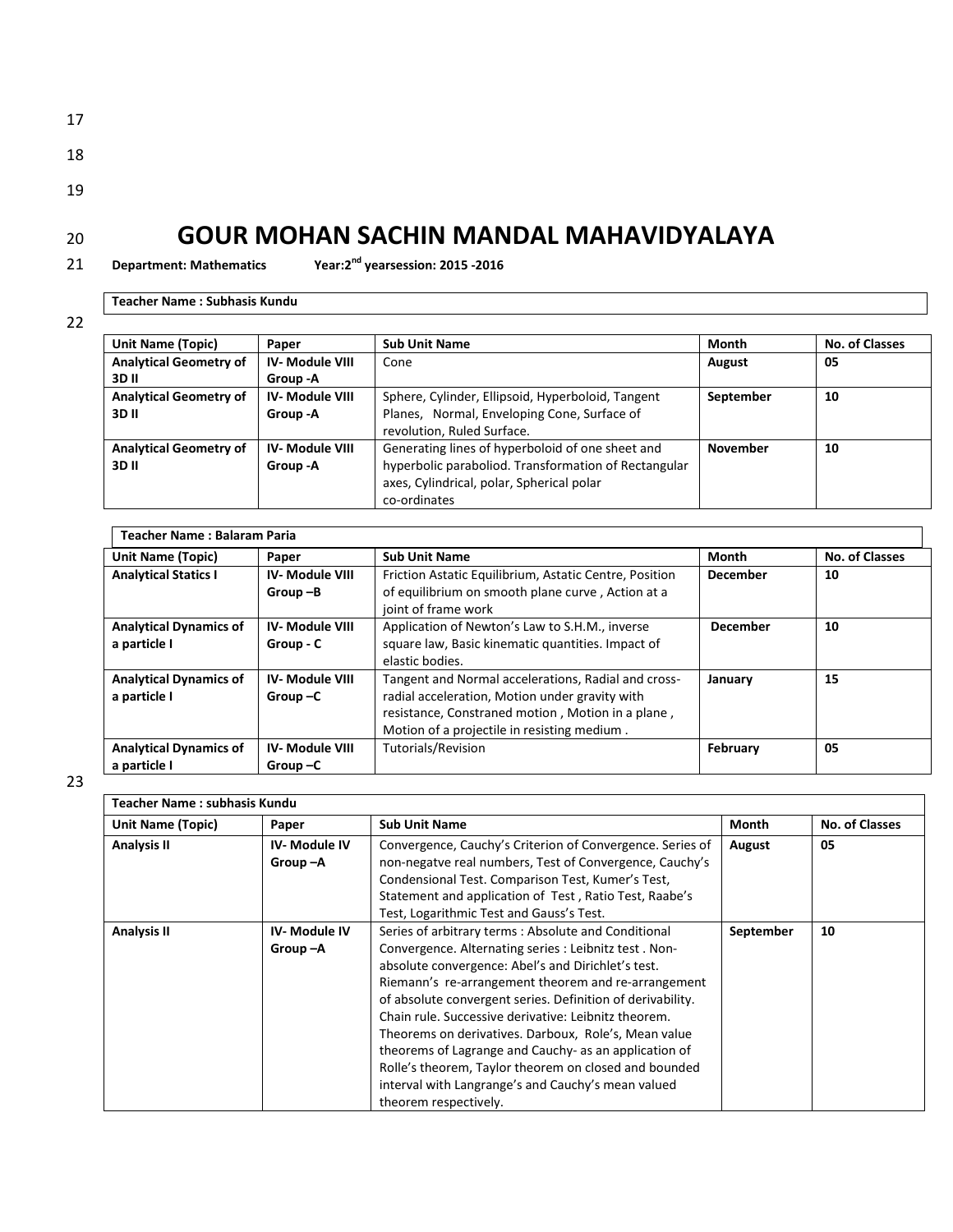| <b>Analysis II</b> | <b>IV-Modole IV</b> | Statement of Maclaurin's Theorem on infinite series         | <b>November</b> | 10 |
|--------------------|---------------------|-------------------------------------------------------------|-----------------|----|
|                    | Group-A             | expansion. Expansion of exponential, $\log(1 + x)$ , sin x, |                 |    |
|                    |                     | $\cos x$ , with their range of validity. Statement of       |                 |    |
|                    |                     | L'Hospital's rule and its consequences. Point of local      |                 |    |
|                    |                     | maximum, minimum of a function at a point                   |                 |    |
|                    |                     | .Determination of local extremum using first order          |                 |    |
|                    |                     | derivative. Application of the principle of                 |                 |    |
|                    |                     | maximum/minimum in geometrical problems.                    |                 |    |

24 25

26

| <b>Teacher Name: Chanchal Mondal</b> |                                  |                                                                                                                                                                                                                 |              |                          |
|--------------------------------------|----------------------------------|-----------------------------------------------------------------------------------------------------------------------------------------------------------------------------------------------------------------|--------------|--------------------------|
| <b>Unit Name (Topic)</b>             | Paper                            | <b>Sub Unit Name</b>                                                                                                                                                                                            | <b>Month</b> | No. of<br><b>Classes</b> |
| <b>Differential Equation I</b>       | III Module VI,<br>Group B        | Formation of Differential equation. Concept of linear and<br>non –linear D.E. Equation of 1 <sup>st</sup> and 2 <sup>nd</sup> Degree.                                                                           | November     | 08                       |
| <b>Differential Equation I</b>       | III Module VI.<br><b>Group B</b> | 1 <sup>st</sup> order linear Equation, Clairaut's equation, Singular<br>solution. Applications. Orthogonal Trajectories etc. Higher<br>order linear equations with constant coefficients, symbolic<br>operator. | December     | 05                       |
| <b>Differential Equation I</b>       | III Module VI,<br><b>Group B</b> | Second order linear equations with variable coefficients,<br>method of variation parameter, Normal form, Eigen value<br>problem, simultaneous linear D.E.                                                       | January      | 05                       |
| <b>Differential Equation I</b>       | III Module VI,<br>Group B        | Partial differential equation.                                                                                                                                                                                  | February     | 03                       |

27

| <b>Teacher Name: Chanchal Mondal</b>                       |                                  |                                                                                                                                                                                                                                                                      |                 |                          |
|------------------------------------------------------------|----------------------------------|----------------------------------------------------------------------------------------------------------------------------------------------------------------------------------------------------------------------------------------------------------------------|-----------------|--------------------------|
| Unit Name (Topic)                                          | Paper                            | <b>Sub Unit Name</b>                                                                                                                                                                                                                                                 | Month           | No. of<br><b>Classes</b> |
| <b>Real-Valued Functions of</b><br>several Real Variables. | IV-Module VII,<br>Group A        | Point sets in two and three Dimensions, Function of two and<br>three variables, concept of functions.                                                                                                                                                                | August          | 03                       |
| <b>Real-Valued Functions of</b><br>several Real Variables. | IV-Module VII,<br><b>Group A</b> | Concept of Function of several real valued variables,<br>Function of two and three variables-limit, continuity and<br>differentiation. Differentiability, Euler's theorem and<br>converges, mixed partial derivatives, Young's and Schwarz's<br>theorem.             | September       | 06                       |
| <b>Real-Valued Functions of</b><br>several Real Variables. | IV-Module VII,<br>Group A        | Jacobian of two and three variables, Concept of Implicit<br>function, Taylor's theorem, Lagrange's method of<br>undetermined multipliers for function of two variables.                                                                                              | <b>November</b> | 08                       |
| <b>Application of Calculus</b>                             | IV-Module VII,<br><b>Group B</b> | Tangents and Normals, Pedal equation of a curve, pedal of a<br>curve, Rectilinear asymptotes of curve, Curvature, radius,<br>centre, Chord of Curvature.                                                                                                             | <b>December</b> | 08                       |
| <b>Application of Calculus</b>                             | IV-Module VII,<br><b>Group B</b> | Envelope of family of straights lines and curves. Concavity,<br>Convexity, singular points, node, cusps and point of<br>inflexion. Familiarity with the figure of some curves, area<br>enclosed by a curve, determination of C.G, Moment and<br>Products of Inertia. | January         | 05                       |
| <b>Application of Calculus</b>                             | IV-Module VII,<br>Group B        | Revision                                                                                                                                                                                                                                                             | February        | 05                       |

28

| Teacher Name: Subhasis Kundu |       |                      |       |                |
|------------------------------|-------|----------------------|-------|----------------|
|                              |       |                      |       |                |
| Unit Name (Topic)            | Paper | <b>Sub Unit Name</b> | Month | No. of         |
|                              |       |                      |       | <b>Classes</b> |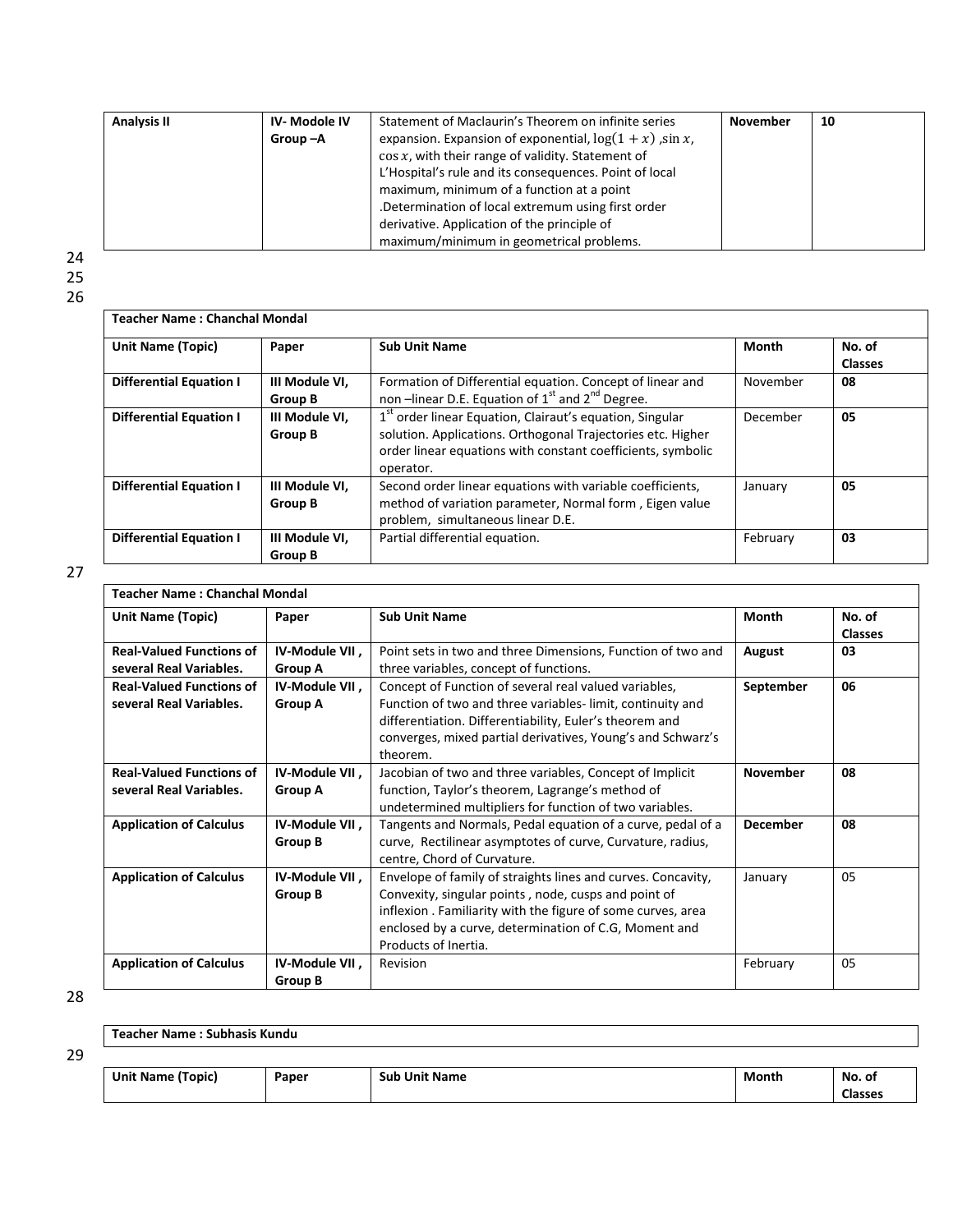| Modern Algebra II | III-Module V.  | Cosets and Lagrange's theorem and Cyclic Groups. | August    | 05 |
|-------------------|----------------|--------------------------------------------------|-----------|----|
|                   | <b>Group A</b> |                                                  |           |    |
| Modern Algebra II | III-Module V.  | Rings and Fields, Permutation.                   | September | 08 |
|                   | <b>Group A</b> |                                                  |           |    |

30

| <b>Unit Name (Topic)</b> | Paper                    | <b>Sub Unit Name</b>                                                                                                                                          | <b>Month</b>           | No. of<br><b>Classes</b> |
|--------------------------|--------------------------|---------------------------------------------------------------------------------------------------------------------------------------------------------------|------------------------|--------------------------|
| L.P.P and Game Theory    | III-Module V,<br>Group B | Definition of L.P.P, Graphical Solution, B.F.S. Degenerate and<br>Non degenerate, B.F.S. Hyperplane, Convex set, Convex<br>Hull, Convex Polyhedron, Cone etc. | November               | 08                       |
| L.P.P and Game Theory    | III-Module V,<br>Group B | Slack and Surplus variables, Simplex method, Feasibility and<br>Optimality condition, Two phase method, Degeneracy and<br>its resolution.                     | December               | 10                       |
| L.P.P and Game Theory    | III-Module V,<br>Group B | Duality Theory, Duality and Simplex method, Transportation<br>and Assignment Problem, Game Theory.                                                            | January                | 12                       |
| L.P.P and Game Theory    | III-Module V,<br>Group B | Game Theory continued                                                                                                                                         | February               | 5                        |
|                          |                          |                                                                                                                                                               |                        |                          |
|                          |                          |                                                                                                                                                               | Departmental Signature |                          |
|                          |                          |                                                                                                                                                               |                        |                          |
|                          |                          |                                                                                                                                                               |                        |                          |

31

32

35

36

37

38

39

40

41

42

43

44

45

46

47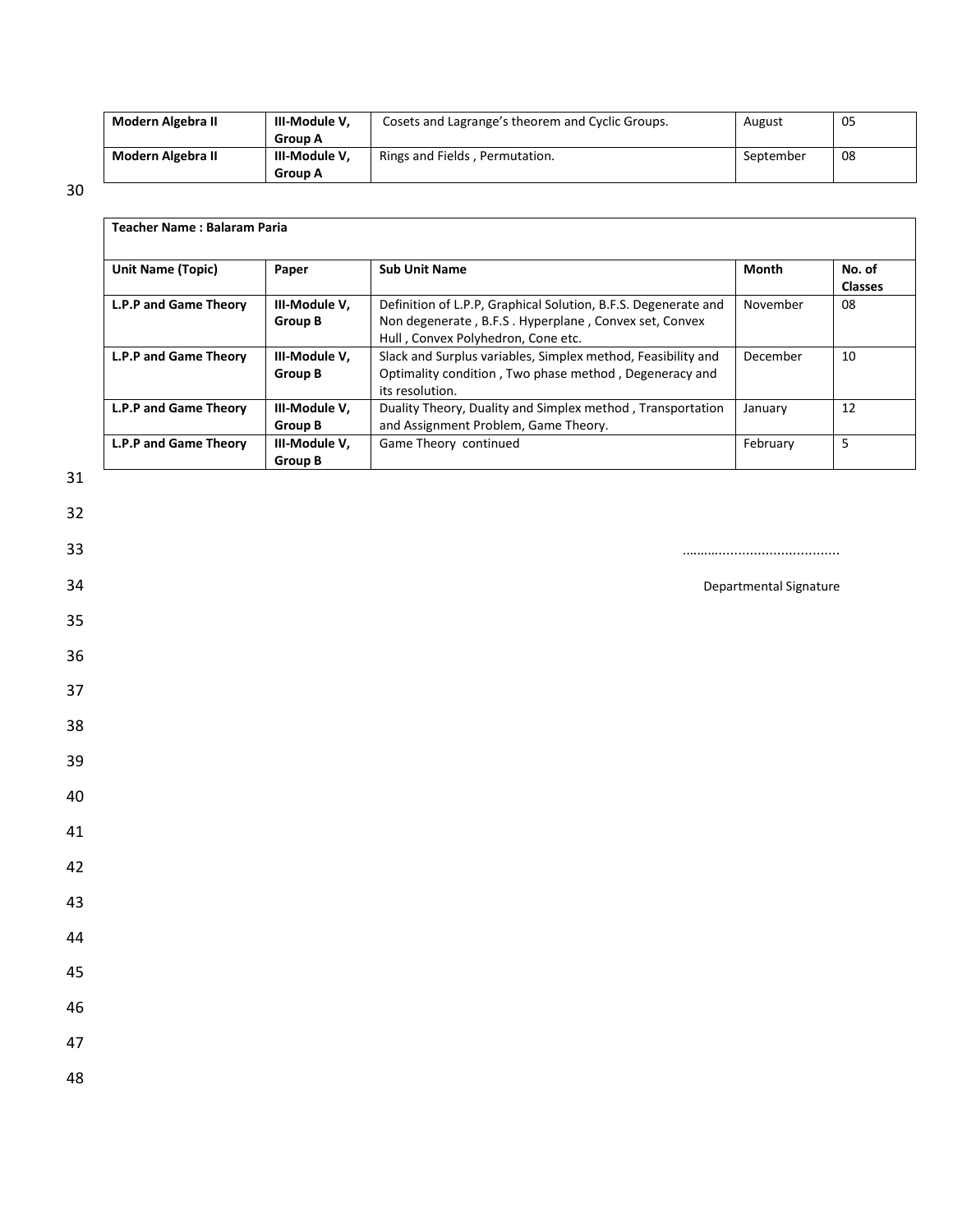### 50 **Department : Mathematics Year: 3rd year** Session: 2015-2016

| <b>Teacher Name: Balaram Paria</b>          |                             |                                                                                                                                                                                                                                                                                                                                                        |           |                         |
|---------------------------------------------|-----------------------------|--------------------------------------------------------------------------------------------------------------------------------------------------------------------------------------------------------------------------------------------------------------------------------------------------------------------------------------------------------|-----------|-------------------------|
| <b>Unit Name(Topic)</b>                     | Paper                       | <b>Sub Unit Name</b>                                                                                                                                                                                                                                                                                                                                   | Month     | No.of<br><b>Classes</b> |
| <b>Numerical Analysis.</b>                  | VIII-Module XV,<br>Group A. | What is Numerical Analysis? Errors, operators.                                                                                                                                                                                                                                                                                                         | August    | 05                      |
| <b>Numerical Analysis.</b>                  | VIII-Module XV,<br>Group A. | Difference Table, Interpolation, Differentiation.                                                                                                                                                                                                                                                                                                      | September | 10                      |
| <b>Practical</b>                            | VIII-Module XVI.            | Interpolation and differentiation.                                                                                                                                                                                                                                                                                                                     | September | 10                      |
| <b>Practical</b>                            | VIII-Module XVI.            | Intregration, Solution of non linear equation.                                                                                                                                                                                                                                                                                                         | October   | 05                      |
| <b>Numerical Analysis.</b>                  | VIII-Module XV,<br>Group-A. | Intregration, Solution of non linear equation and system<br>of linear equation.                                                                                                                                                                                                                                                                        | November  | 10                      |
| <b>Computer Programming</b>                 | VIII-Module XV,<br>Group-B. | Algorithm, Flow chart.                                                                                                                                                                                                                                                                                                                                 | November  | 10                      |
| <b>Practical</b>                            | VIII-Module XVI.            | Solution of system of linear equation, Solution of<br>ordinary differential equation.                                                                                                                                                                                                                                                                  | November  | 10                      |
| <b>Numerical Analysis.</b>                  | VIII-Module XV,<br>Group-A. | Eigen value problem, Numerical solution of ordinary<br>differential equation.                                                                                                                                                                                                                                                                          | December  | 06                      |
| Probability                                 | VII-Module XIV,<br>Group-A. |                                                                                                                                                                                                                                                                                                                                                        |           |                         |
| <b>Vector Calculus II</b>                   | VI-Module XI,<br>Group-A.   | Line integrals, Irrotational vector, Conservative force,<br>Theorem of Green's, Stoke's and Divergence.                                                                                                                                                                                                                                                | August    | 05                      |
| <b>Analytical Statics II</b>                | VI-Module XII,<br>Group-B.  | Centre of gravity, Virtual Work, Stable and Unstable<br>Equilibrium.                                                                                                                                                                                                                                                                                   | September | 10                      |
| <b>Statistics</b>                           | VII-Module XIV,<br>Group-B. | <b>Statistics</b>                                                                                                                                                                                                                                                                                                                                      | November  | 20                      |
| Probability                                 | VII-Module XIV,<br>Group-A. | Random experiment, probability of event, Bernouli trial,<br>Binomial law, Poisson trails, probability distribution<br>function-Binomial, Poison, Gamma, Normal Distribution,<br>Mathematical expectation, mean, variance, moments,<br>measures of location, dispersion skewness, and Kurtosis.<br>Median, Mode, Quartiles, moment generating function. | December  | 20                      |
| Probability                                 | VII-Module XIV,<br>Group-A. | Correlation and Regression, Chi'square and t-<br>distributions.                                                                                                                                                                                                                                                                                        | January   | 05                      |
| <b>Analytical Statics II</b>                | VI-Module XII,<br>Group-B.  | Forces in the three dimension.                                                                                                                                                                                                                                                                                                                         | February  | 08                      |
| <b>Analytical Dynamics of Particle</b><br>Ш | VI-Module XI,<br>Group-C    | Varying mass problems, Linear dynamical systems.                                                                                                                                                                                                                                                                                                       | February  | 05                      |
| Probability                                 | VII-Module XIV,<br>Group-A  | Law of large numbers, concept of asymptotically normal<br>distribution.                                                                                                                                                                                                                                                                                | February  | 05                      |
| <b>Hydrostatics</b>                         | VI-Module XII,<br>Group-A   | Definition of fluid, Centre of Pressure, Equilibrium of<br>fluid in given field of forces, Rotating fluid, Stability of<br>equilibrium of floating bodies.                                                                                                                                                                                             | December  | 16                      |
| <b>Hydrostatics</b>                         | VI-Module XII,<br>Group-A   | Pressure of Gas.                                                                                                                                                                                                                                                                                                                                       | January   | 05                      |
| <b>Rigid Dynamics</b>                       | VI-Module XII,<br>Group-B   | Momental Ellipsoid, D'Alembert's Principal, Equation of<br>motion of a rigid body about a fixed axis, Equation of<br>motion of a rigid body moving in two dimensions,<br>Equation of motion under Impulsive forces.                                                                                                                                    | February  | 20                      |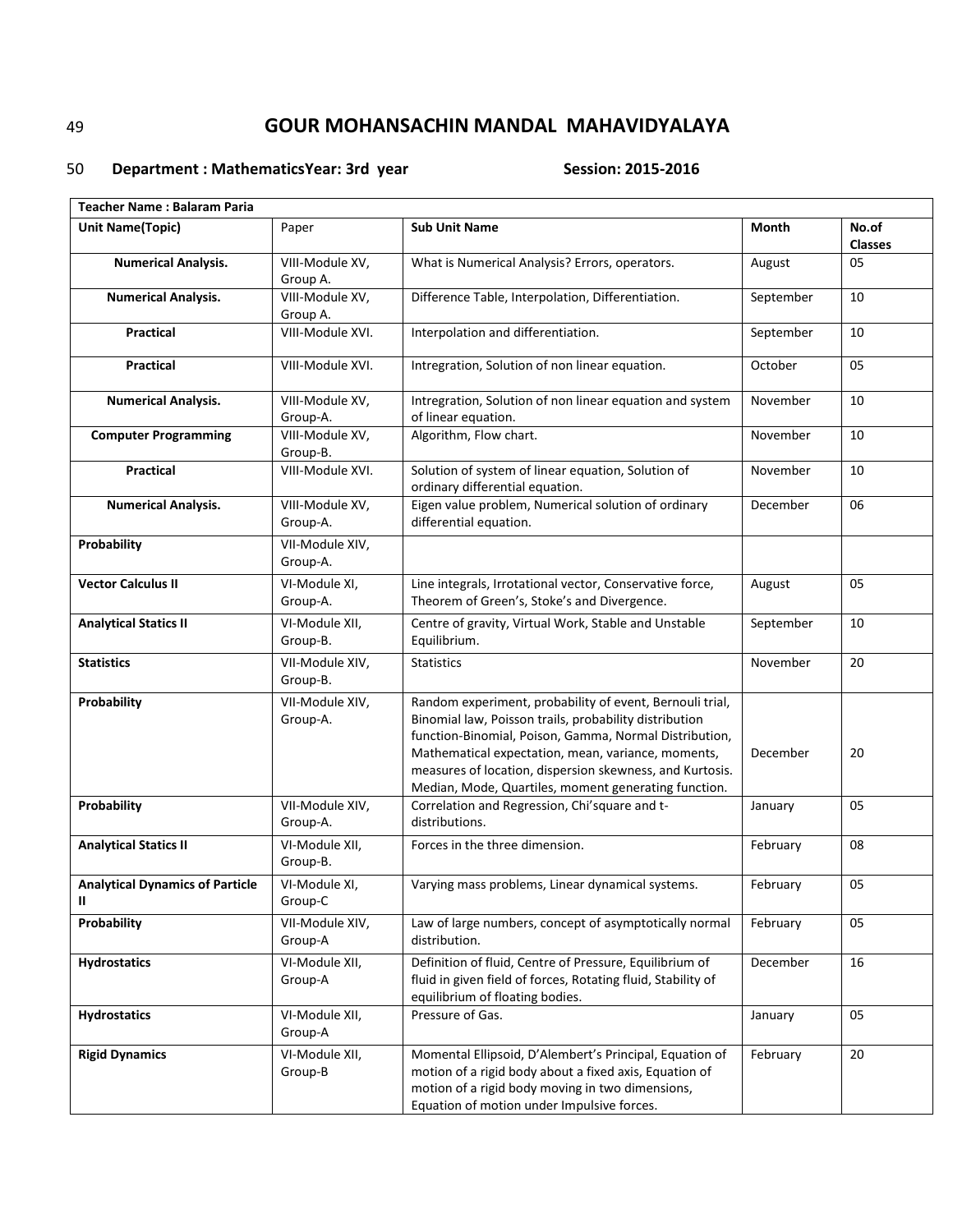| <b>Unit Name(Topic)</b>                   |                                  | Paper                       | <b>Sub Unit Name</b>                                                                                                                                                                                  | <b>Month</b> | No.of<br><b>Classes</b> |
|-------------------------------------------|----------------------------------|-----------------------------|-------------------------------------------------------------------------------------------------------------------------------------------------------------------------------------------------------|--------------|-------------------------|
| <b>Computer Programming</b>               |                                  | VIII-Module XV,<br>Group-A  | Computer fundamental, number system.                                                                                                                                                                  | September    | 04                      |
| <b>Computer Programming</b>               |                                  | VIII-Module XV,<br>Group-B  | C-programming.                                                                                                                                                                                        | December     | 10                      |
| <b>Practical</b>                          |                                  | VIII-Module XVI             | Computer Programming.                                                                                                                                                                                 | December     | 08                      |
| <b>Practical</b>                          |                                  | VIII-Module XVI             | Dominant eigen pair, Curve fitting.                                                                                                                                                                   | January      | 10                      |
| <b>Computer Programming</b>               |                                  | VIII-Module XV,<br>Group-B  | Boolean Algebra.                                                                                                                                                                                      | February     | 10                      |
| <b>Analysis III</b>                       |                                  | V-Module X,<br>Group-A      | Compactness in IR, Function of bounded<br>Variation, (Continued)                                                                                                                                      | August       | 05                      |
| <b>Analysis III</b>                       |                                  | V-Module X,<br>Group-A      | Function of bounded variation, Riemann<br>Integration, (Continued)                                                                                                                                    | September    | 10                      |
| <b>Analysis IV</b>                        |                                  | VII-Module XIII,<br>Group-A | Improper Integral                                                                                                                                                                                     | September    | 10                      |
| <b>Analysis III</b>                       |                                  | V-Module X,<br>Group-A      | Riemann Intregration.                                                                                                                                                                                 | November     | 10                      |
| <b>Analysis IV</b>                        |                                  | VII-Module XIII,<br>Group-A | Fourier Series and Multiple Integral.                                                                                                                                                                 | November     | 10                      |
| <b>Analysis III</b>                       |                                  | V-Module X,<br>Group-A      | Sequence and Series of functions on set, Limit<br>function.                                                                                                                                           | December     | 10                      |
| Linear Algebra II & Modern<br>Algebra III |                                  | V-Module X,<br>Group-A      | Linear Transformation on vector spaces,<br>Rank(T) + Nullity(T)=dim V                                                                                                                                 | August       | 05                      |
| Linear Algebra II & Modern<br>Algebra III |                                  | V-Module X,<br>Group-A      | Linear Transformation and matrices, Normal<br>Subgroups of Group, homomorphism and<br>isomorphism of groups.                                                                                          | September    | 09                      |
| <b>Differential Equation I</b>            |                                  | III-Module VI,<br>Group B   | Formation of Differential equation (D.E.). Concept of<br>linear and non-linear D.E. equation of first order and<br>first degree                                                                       | November     |                         |
| <b>Differential Equation I</b>            |                                  | III-Module VI,<br>Group B   | First order linear equation, Clairauts equation,<br>Singular solution. Applications- orthogonal<br>Trajectories etc. Higher order linear equations with<br>constant coefficients, symbolic operator D | December     |                         |
| <b>Differential Equation</b><br>L         | III-Module VI,<br><b>Group B</b> |                             | Second order linear equations with variable coefficients,<br>method of variation of parameter, Normal form etc. Eigen<br>value problem, Simultaneous linear D.E.                                      | January      |                         |
| <b>Differential Equation</b>              | III-Module VI,<br><b>Group B</b> |                             | Partial differential equation                                                                                                                                                                         | February     |                         |

| Teacher Name: Subhasis Kundu |                  |                                     |          |                |
|------------------------------|------------------|-------------------------------------|----------|----------------|
| <b>Unit Name(Topic)</b>      | Paper            | <b>Sub Unit Name</b>                | Month    | No.of          |
|                              |                  |                                     |          | <b>Classes</b> |
| <b>Metric Space</b>          | VII-Module XIII, | Metric space, Open and Closed sets. | December | 06             |
|                              | Group-B.         |                                     |          |                |
| <b>Metric Space</b>          | VII-Module XIII, | Complete metric space.              | January  | 05             |
|                              | Group-B.         |                                     |          |                |
| <b>Analysis III</b>          | V-Module X,      | Sum function, Power series.         | February | 10             |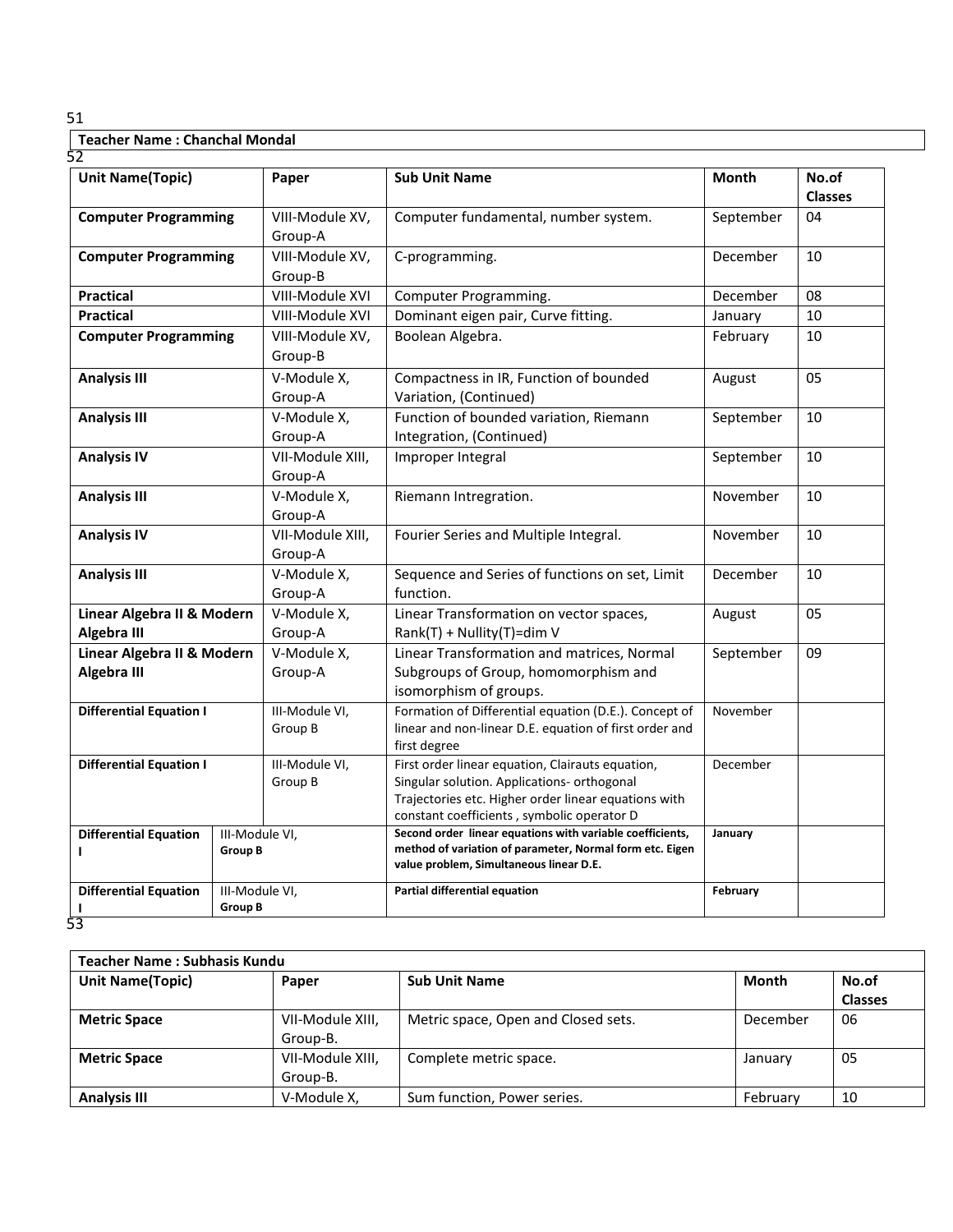|                                 | Group-A.               |                                                                                                                            |                        |    |
|---------------------------------|------------------------|----------------------------------------------------------------------------------------------------------------------------|------------------------|----|
| <b>Complex Analysis</b>         | VII-Module XIII,       | Stereographic projection, Complex function.                                                                                | February               | 10 |
|                                 | Group-B                |                                                                                                                            |                        |    |
| <b>Tensor Calculus</b>          | V-Module X,<br>Group-B | Contravariant, Covariant, Symmetric, skew<br>symmetric, Contraction, Reciprocal tensor,<br>Associated tensor.              | September              | 07 |
| <b>Differential Equation II</b> | V-Module X,<br>Group-C | Laplace Transformation and its application in<br>ordinary differential equation, Series solution at<br>an ordinary points. | November               | 17 |
| <b>Tensor Calculus</b>          | V-Module X,<br>Group-B | Orthogonal vectors, Christoffel symbol, Covariant<br>differentiation.                                                      | November               | 03 |
| 54                              |                        |                                                                                                                            |                        |    |
| 55                              |                        |                                                                                                                            |                        |    |
| 56                              |                        |                                                                                                                            |                        |    |
| 57                              |                        |                                                                                                                            | Departmental Signature |    |
| 58                              |                        |                                                                                                                            |                        |    |
| 59                              |                        |                                                                                                                            |                        |    |
| 60                              |                        |                                                                                                                            |                        |    |
| 61                              |                        |                                                                                                                            |                        |    |
| 62                              |                        |                                                                                                                            |                        |    |
| 63                              |                        |                                                                                                                            |                        |    |
| 64                              |                        |                                                                                                                            |                        |    |
| 65                              |                        |                                                                                                                            |                        |    |
| 66                              |                        |                                                                                                                            |                        |    |
| 67<br>68<br>69<br>70            |                        |                                                                                                                            |                        |    |
| 71                              |                        |                                                                                                                            |                        |    |
| 72                              |                        |                                                                                                                            |                        |    |
| 73                              |                        |                                                                                                                            |                        |    |
| 74                              |                        |                                                                                                                            |                        |    |
| 75                              |                        |                                                                                                                            |                        |    |
| 76                              |                        |                                                                                                                            |                        |    |
| 77                              |                        |                                                                                                                            |                        |    |
| 78                              |                        |                                                                                                                            |                        |    |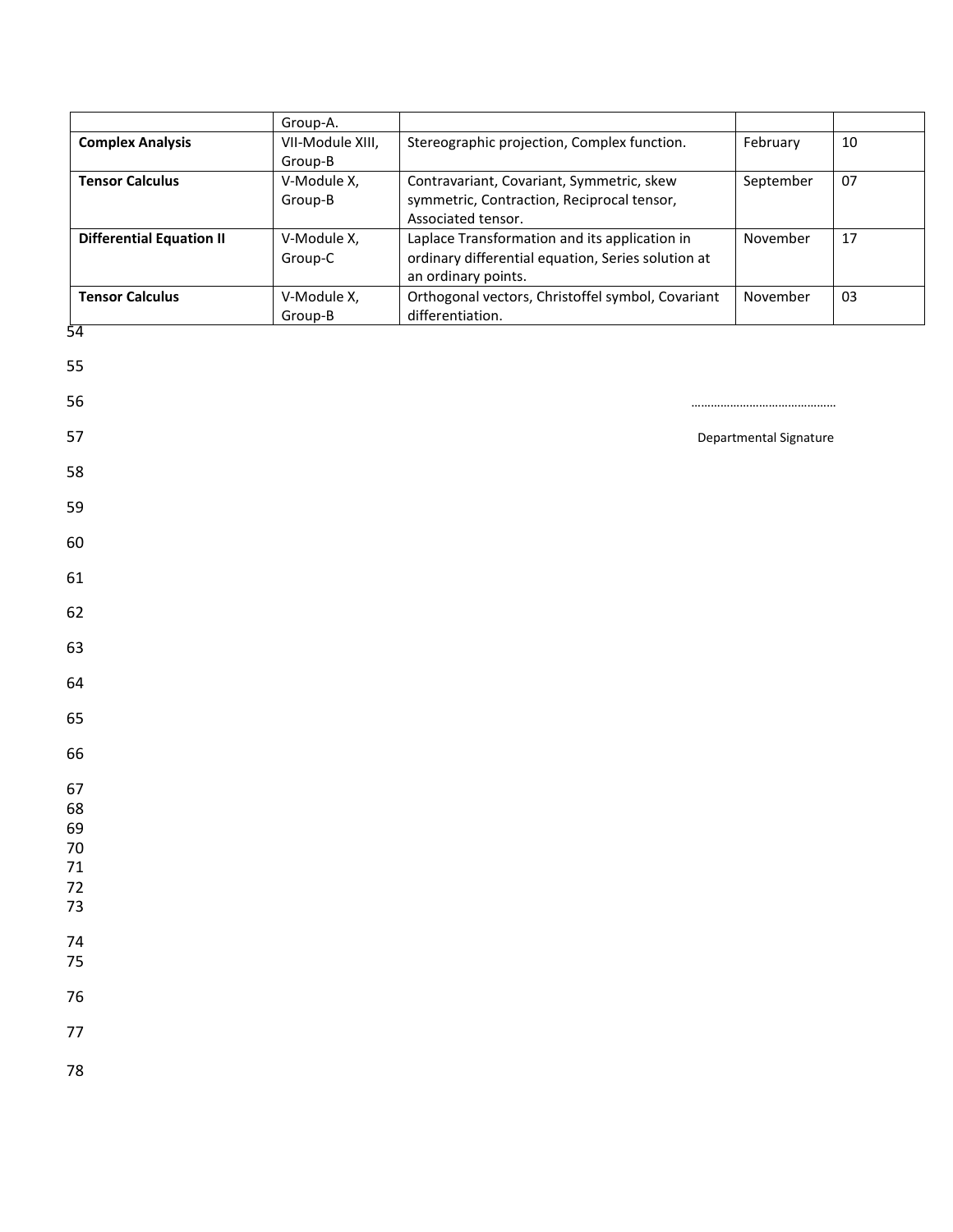### 80 **Department : Mathematics Year: 1st year Session: 2015-2016**

| Teacher Name : Balaram Paria |                     |                                    |           |                |
|------------------------------|---------------------|------------------------------------|-----------|----------------|
| Unit Name(Topic)             | Paper               | <b>Sub Unit Name</b>               | Month     | No.of          |
|                              |                     |                                    |           | <b>Classes</b> |
| Analytical geometry of two   | I-Module I, Group-B | Transformation of axes.            | July      | 04             |
| dimension                    |                     |                                    |           |                |
| Analytical geometry of two   | I-Module I, Group-B | General equation of second degree. | August    | 08             |
| dimension                    |                     |                                    |           |                |
| Analytical geometry of two   | I-Module I, Group-B | Pair of st. lines.                 | September | 08             |
| dimension                    |                     |                                    |           |                |
| Analytical geometry of two   | I-Module I, Group-B | Pair of tangent, Poles & polars.   | November  | 08             |
| dimension                    |                     |                                    |           |                |
| Analytical geometry of two   | I-Module I, Group-B | Polar Equations.                   | December  | 06             |
| dimension                    |                     |                                    |           |                |
| <b>Vector Algebra</b>        | I-Module I, Group-C | <b>Vector Operations</b>           | January   | 08             |
|                              |                     |                                    |           |                |
| <b>Vector Algebra</b>        | I-Module I, Group-C | Application of vector              | February  | 08             |
|                              |                     |                                    |           |                |

81

| <b>Teacher Name: Chanchal Mondal</b> |              |                                                     |              |                |
|--------------------------------------|--------------|-----------------------------------------------------|--------------|----------------|
| 82                                   |              |                                                     |              |                |
| <b>Unit Name(Topic)</b>              | Paper        | <b>Sub Unit Name</b>                                | <b>Month</b> | No.of          |
|                                      |              |                                                     |              | <b>Classes</b> |
| <b>Differential Calculus</b>         | I-Module II, | <b>Rational Numbers</b>                             | July         | 04             |
|                                      | Group-A      |                                                     |              |                |
| <b>Differential Calculus</b>         | I-Module II, | Sequence                                            | August       | 08             |
|                                      | Group-A      |                                                     |              |                |
| <b>Differential Calculus</b>         | I-Module II, | <b>Infinite Series</b>                              | September    | 08             |
|                                      | Group-A      |                                                     |              |                |
| <b>Differential Calculus</b>         | I-Module II, | <b>Real Valued functions</b>                        | November     | 08             |
|                                      | Group-A      |                                                     |              |                |
| <b>Differential Calculus</b>         | I-Module II, | Derivative                                          | December     | 06             |
|                                      | Group-A      |                                                     |              |                |
| <b>Differential Calculus</b>         | I-Module II, | Successive derivative                               | January      | 08             |
|                                      | Group-A      |                                                     |              |                |
| <b>Differential Calculus</b>         | I-Module II, | Application of Integral Calculus                    | February     | 08             |
|                                      | Group-A      |                                                     |              |                |
| <b>Differential Equation</b>         | I-Module II, | Order & Degree of ODE, Formation of ODE             | November     | 08             |
|                                      | Group-A      |                                                     |              |                |
| <b>Differential Equation</b>         | I-Module II, | First Order D.E.-1) Variables Seperable 2) Homo.    | December     | 06             |
|                                      | Group-A      | Eqn. & Eqns. Reducible to homo. Forms.              |              |                |
| <b>Differential Equation</b>         | I-Module II. | Exact, Euler's and Bernoulli's Equation. Clairaut's | January      | 08             |
|                                      | Group-A      | general and singular solution                       |              |                |
| <b>Differential Equation</b>         | I-Module II, | Orthogonal trajectories                             | February     | 08             |
|                                      | Group-A      |                                                     |              |                |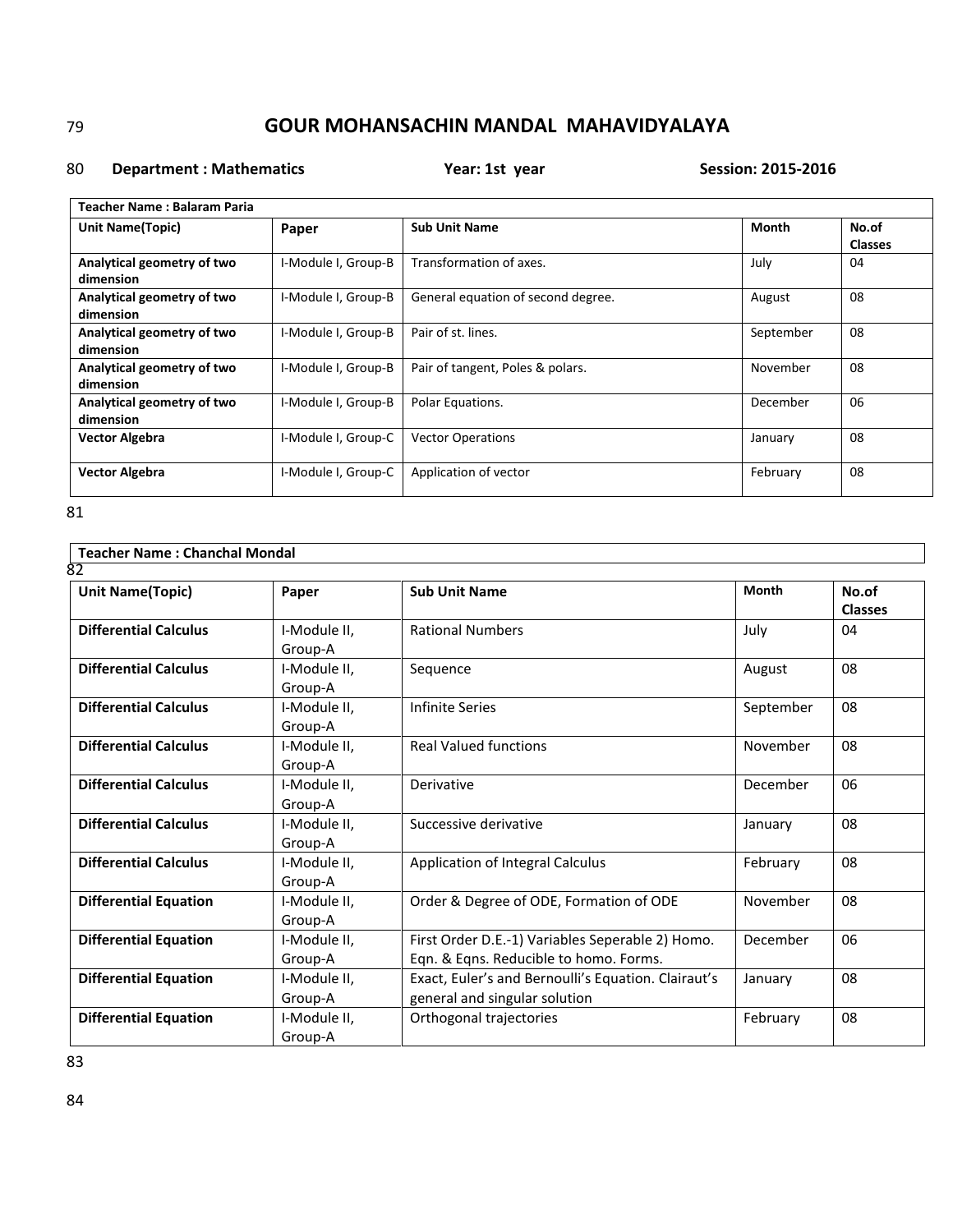| <b>Teacher Name: Subhasis</b> |                          |                                                    |           |                         |
|-------------------------------|--------------------------|----------------------------------------------------|-----------|-------------------------|
| <b>Unit Name(Topic)</b>       | Paper                    | <b>Sub Unit Name</b>                               | Month     | No.of<br><b>Classes</b> |
| <b>Classical Algebra</b>      | I-1 Group-A              | Complex Number                                     | July      | 04                      |
| <b>Classical Algebra</b>      | I-1 Group-A              | Complex Number (Contd.)                            | August    | 08                      |
| <b>Classical Algebra</b>      | I-1 Group-A              | Determinant                                        | September | 08                      |
| <b>Classical Algebra</b>      | I-1 Group-A              | Determinant (Contd.)                               | November  | 08                      |
| <b>Classical Algebra</b>      | I-1 Group-A              | Polynomials                                        | December  | 06                      |
| <b>Classical Algebra</b>      | I-1 Group-A              | Matrices of Real Numbers                           | January   | 08                      |
| <b>Classical Algebra</b>      | I-1 Group-A              | Rank of a matrix                                   | February  | 08                      |
| <b>Integral Calculus</b>      | I-Module II, Group-<br>В | Indefinite Integral                                | July      | 04                      |
| <b>Integral Calculus</b>      | I-Module II, Group-<br>B | Indefinite Integral (Contd.) Definite Integral     | August    | 08                      |
| <b>Integral Calculus</b>      | I-Module II, Group-<br>В | Definite Integral, Integration as a limit of a sum | September | 08                      |
|                               |                          |                                                    |           |                         |
| 89                            |                          |                                                    |           |                         |
| 90                            |                          |                                                    |           |                         |
| 91                            |                          |                                                    |           |                         |
|                               |                          |                                                    |           |                         |
| 92                            |                          |                                                    |           |                         |
| 93<br>94                      |                          |                                                    |           |                         |
| 95                            |                          |                                                    |           |                         |
| 96                            |                          |                                                    |           |                         |
| 97<br>98                      |                          |                                                    |           |                         |
| 99                            |                          |                                                    |           |                         |
| 100                           |                          |                                                    |           |                         |
|                               |                          |                                                    |           |                         |
| 101<br>102                    |                          |                                                    |           |                         |
| 103                           |                          |                                                    |           |                         |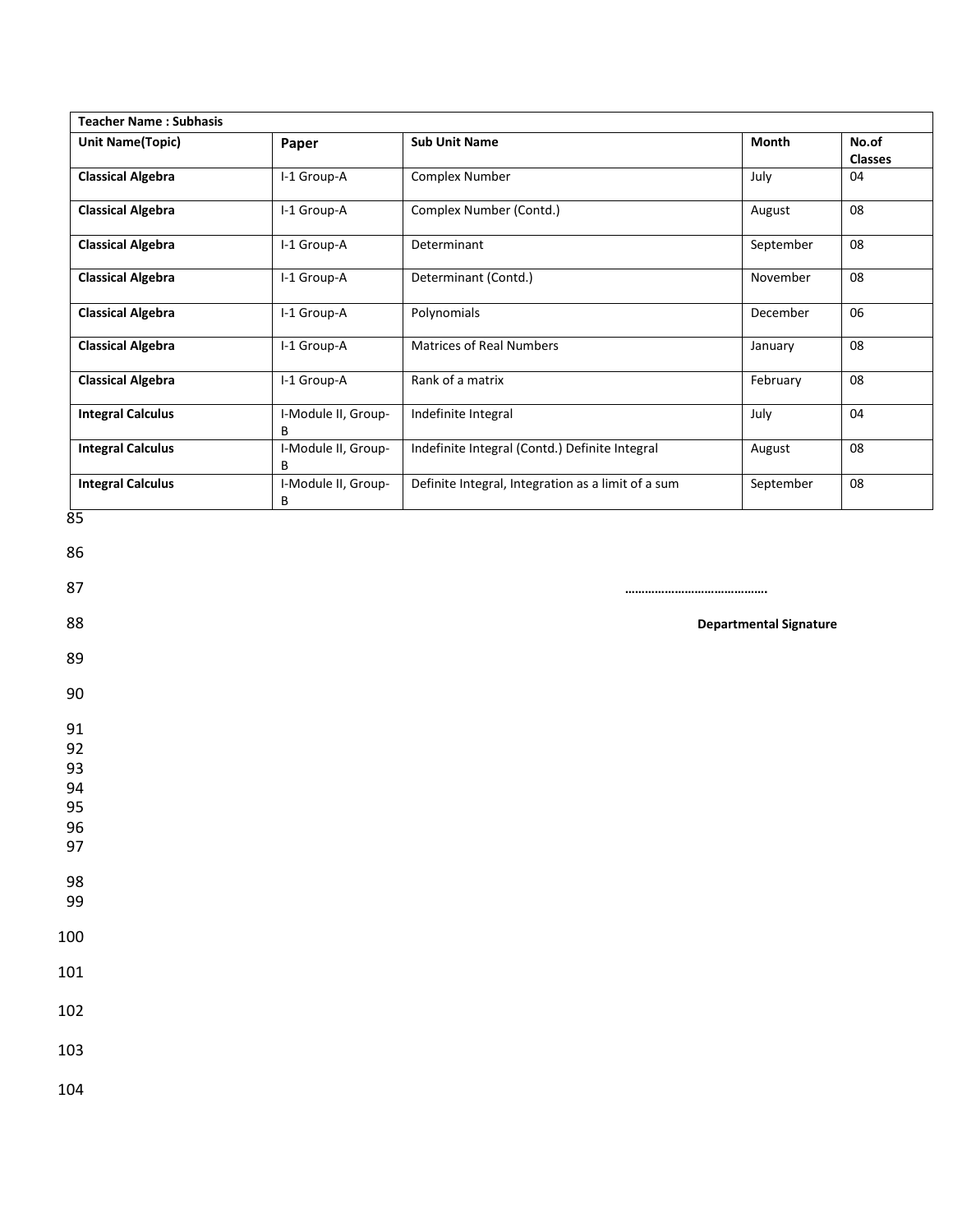### 106 **Department : Mathematics(Gen)** Year: 2nd year Session: 2015-2016

| <b>Teacher Name: Balaram Paria</b>    |                         |                                                         |              |                |  |  |
|---------------------------------------|-------------------------|---------------------------------------------------------|--------------|----------------|--|--|
| <b>Unit Name(Topic)</b>               | Paper                   | <b>Sub Unit Name</b>                                    | <b>Month</b> | No.of          |  |  |
|                                       |                         |                                                         |              | <b>Classes</b> |  |  |
| Analytical geometry of three          | II-Module II, Group-    | Rectangular Cartesian co-ordinates:                     | July         | 04             |  |  |
| dimension                             | B                       |                                                         |              |                |  |  |
| Analytical geometry of three          | II-Module II, Group-    | The plane                                               | August       | 03             |  |  |
| dimension                             | В                       |                                                         |              |                |  |  |
| Analytical geometry of three          | II-Module II, Group-    | Straight lines.                                         | September    | 08             |  |  |
| dimension                             | В                       |                                                         |              |                |  |  |
| Analytical geometry of three          | II-Module II, Group-    | The sphere                                              | November     | 03             |  |  |
| dimension                             | B                       |                                                         |              |                |  |  |
| Analytical geometry of three          | II-Module II, Group-    | Right circular cone                                     | December     | 03             |  |  |
| dimension                             | B                       |                                                         |              |                |  |  |
| <b>Ordinary differential equation</b> | II-Module v, Group-     | Second order linear differential equation with constant | July         | 03             |  |  |
|                                       | E                       | coefficients                                            |              |                |  |  |
| <b>Teacher Name: Chanchal Mondal</b>  |                         |                                                         |              |                |  |  |
|                                       |                         |                                                         |              |                |  |  |
| <b>Unit Name(Topic)</b>               | Paper                   | <b>Sub Unit Name</b>                                    | <b>Month</b> | No.of          |  |  |
|                                       |                         |                                                         |              | <b>Classes</b> |  |  |
| Modern algebra                        | II-Module I,            | Sets, Subsets, Equality of Sets, Operations on sets     | July         | 06             |  |  |
|                                       | Group-A                 |                                                         |              |                |  |  |
|                                       | II-Module I,            |                                                         |              | 05             |  |  |
| Modern algebra                        | Group-A                 | Group, Abelian group, Elementary properties of          | August       |                |  |  |
| Modern algebra                        | II-Module I,            | group<br>Ring & Field                                   | September    | 07             |  |  |
|                                       | Group-A                 |                                                         |              |                |  |  |
|                                       |                         |                                                         | November     | 08             |  |  |
| Modern algebra                        | II-Module I,<br>Group-A | Vector space                                            |              |                |  |  |
|                                       |                         |                                                         | December     | 04             |  |  |
| Modern algebra                        | II-Module I,            | Eigen value & Eigen vectors                             |              |                |  |  |
|                                       | Group-A                 |                                                         |              |                |  |  |
| Modern algebra                        | II-Module I,<br>Group-A | Quadratic form                                          | January      | 03             |  |  |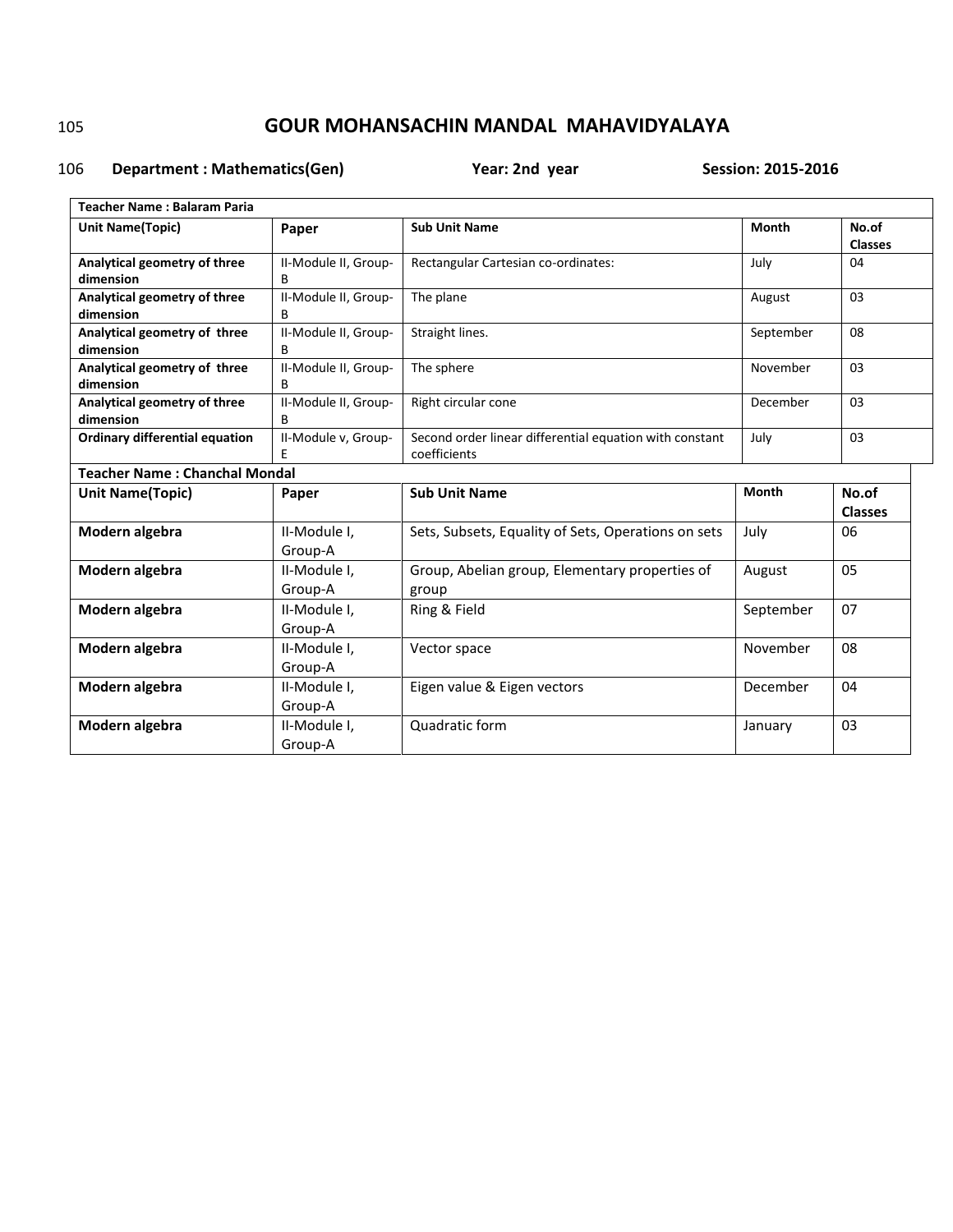| <b>Teacher:Subhasis Kundu</b> |                                |                                                      |              |                      |  |
|-------------------------------|--------------------------------|------------------------------------------------------|--------------|----------------------|--|
| <b>Unit Name(Topic)</b>       | Paper                          | <b>Sub Unit Name</b>                                 | <b>Month</b> | <b>No.of Classes</b> |  |
| <b>Differential Calculus</b>  | II-Module III<br>Group-C       | <b>Expansion of function</b>                         | July         | 04                   |  |
| <b>Differential Calculus</b>  | II-Module III<br>Group-C       | Indeterminists forms                                 | August       | 08                   |  |
| <b>Differential Calculus</b>  | II-Module III<br>Group-C       | Maxima & Minima of functions of a single<br>variable | September    | 08                   |  |
| <b>Differential Calculus</b>  | II-Module III<br>Group-C       | Functions of several variables                       | November     | 08                   |  |
| <b>Differential Calculus</b>  | II-Module III<br>Group-C       | Asymptotes                                           | December     | 06                   |  |
| <b>Differential Calculus</b>  | II-Module III<br>Group-C       | Envelopes                                            | January      | 08                   |  |
| <b>Differential Calculus</b>  | II-Module III<br>Group-C       | <b>Singular Points</b>                               | February     | 08                   |  |
| <b>Integral Calculus</b>      | <b>II-Module VI</b><br>Group-D | Improper integrals                                   | July         | 04                   |  |
| <b>Integral Calculus</b>      | II-Module VI,<br>Group-D       | Beta & Gama function                                 | August       | 04                   |  |
| <b>Integral Calculus</b>      | II-Module VI,<br>Group-D       | Double integral                                      | September    | 03                   |  |
| <b>Integral Calculus</b>      | II-Module VI,<br>Group-D       | Rectification                                        | November     | 02                   |  |
| <b>Integral Calculus</b>      | II-Module VI,<br>Group-D       | Quadrature                                           | December     | 02                   |  |
| <b>Integral Calculus</b>      | II-Module VI,<br>Group-D       | Volumes and surfaces of revolution                   | January      | 04                   |  |

………………………….

Departmental Signature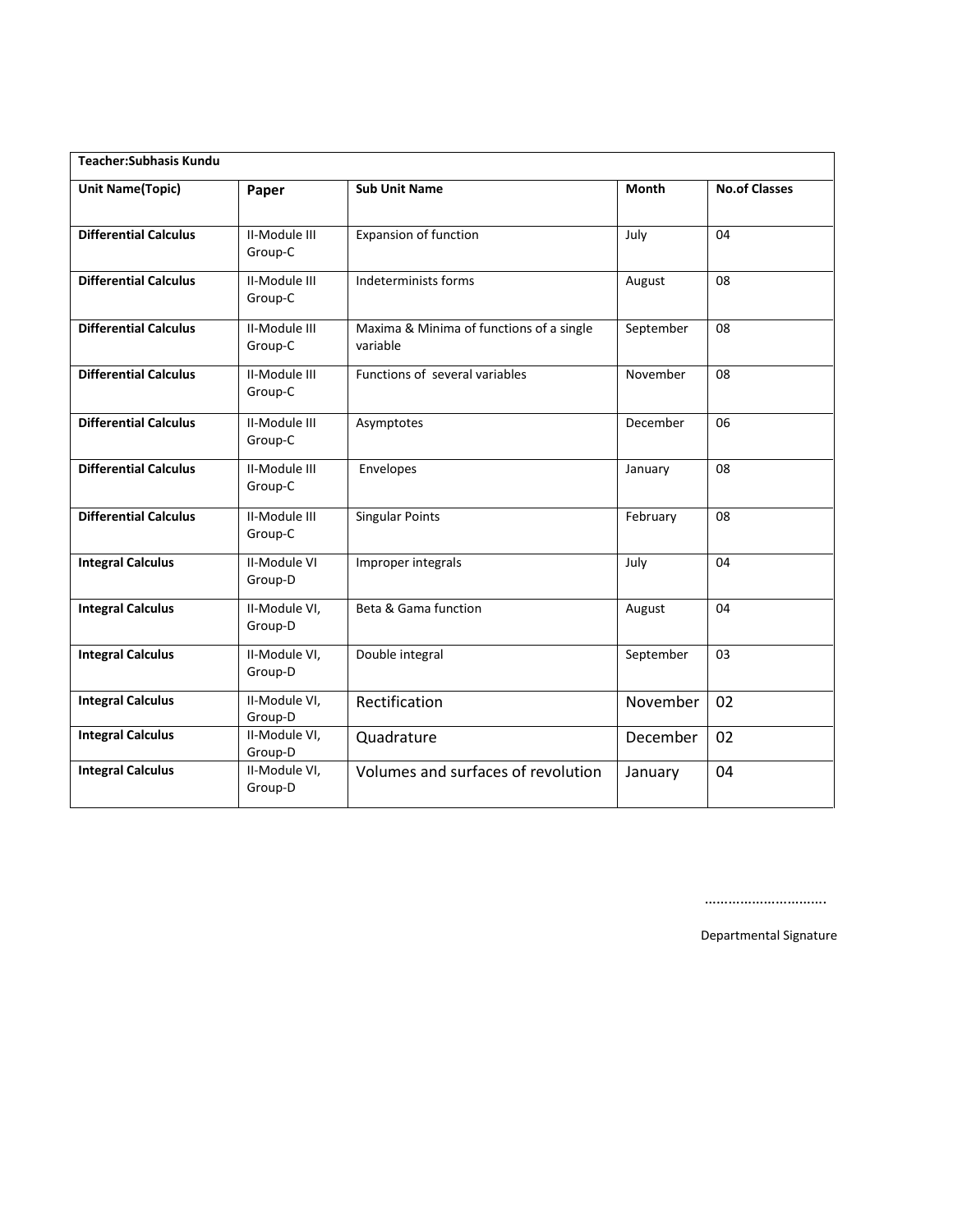## **Department : Mathematics(Gen)** Year: 3rd year Session: 2015-2016

| Teacher Name: Balaram Paria |                          |                                                                           |              |                         |  |
|-----------------------------|--------------------------|---------------------------------------------------------------------------|--------------|-------------------------|--|
| <b>Unit Name(Topic)</b>     | Paper                    | <b>Sub Unit Name</b>                                                      | <b>Month</b> | No.of<br><b>Classes</b> |  |
| <b>Numerical methods</b>    | III-Module V,<br>Group-A | Approximate numbers, Significant figures, Rounding<br>off numbers. Errors | July         | 04                      |  |
| <b>Numerical methods</b>    | III-Module V,<br>Group-A | Operators                                                                 | August       | 03                      |  |
| <b>Numerical methods</b>    | III-Module V,<br>Group-A | Interpolation                                                             | September    | 06                      |  |
| <b>Numerical methods</b>    | III-Module V,<br>Group-A | Number Integration                                                        | November     | 03                      |  |
| <b>Numerical methods</b>    | III-Module V,<br>Group-A | Solution of Numerical Equation                                            | December     | 04                      |  |

| <b>Teacher Name: Subhasis Kundu</b> |                            |                                                  |                 |    |                         |    |
|-------------------------------------|----------------------------|--------------------------------------------------|-----------------|----|-------------------------|----|
| <b>Unit Name(Topic)</b>             | Paper                      | <b>Sub Unit Name</b>                             | Month           |    | No.of<br><b>Classes</b> |    |
| <b>Linear programming</b>           | III-Module V,              | Formulation of LPP                               | July            |    | 04                      |    |
| problem                             | Group-B                    |                                                  |                 |    |                         |    |
| <b>Linear programming</b>           | III-Module V,              | LPP in matrix form                               | August          |    | 08                      |    |
| problem                             | Group-B                    |                                                  |                 |    |                         |    |
| <b>Linear programming</b>           | III-Module V,              | Convex set & Graphical solution of               | September       |    | 08                      |    |
| problem                             | Group-B                    | LPP                                              |                 |    |                         |    |
| <b>Linear programming</b>           | III-Module V,              | Simplex Algorithm                                | November        |    | 08                      |    |
| problem                             | Group-B                    |                                                  |                 |    |                         |    |
| <b>Linear programming</b>           | III-Module V,              | Duality                                          | December        |    | 06                      |    |
| problem                             | Group-B                    |                                                  |                 |    |                         |    |
| <b>Linear programming</b>           | III-Module V,              | Trans potation problem                           | January         |    | 08                      |    |
| problem                             | Group-B                    |                                                  |                 |    |                         |    |
| Linear programming                  | III-Module V,              | Assignment problem                               | February        |    | 08                      |    |
| problem                             | Group-B                    |                                                  |                 |    |                         |    |
| <b>Discrete Mathematics</b>         | IV-Module VIII,<br>Group-B | Integers                                         | July            |    | 08                      |    |
| <b>Discrete Mathematics</b>         | IV-Module VIII,<br>Group-B | Congruence's                                     | August          |    | 06                      |    |
| <b>Discrete Mathematics</b>         | IV-Module VIII,<br>Group-B | Application of Congruence's                      | September       |    | 04                      |    |
| <b>Discrete Mathematics</b>         | IV-Module VIII,<br>Group-B | Congruence class                                 | October         |    | 03                      |    |
| <b>Discrete Mathematics</b>         | IV-Module VIII,<br>Group-B | Recurrence relations and Generating<br>functions | <b>November</b> |    | 03                      |    |
| <b>Discrete Mathematics</b>         | IV-Module VIII,<br>Group-B | Boolean algebra                                  | <b>December</b> | 04 |                         | 04 |